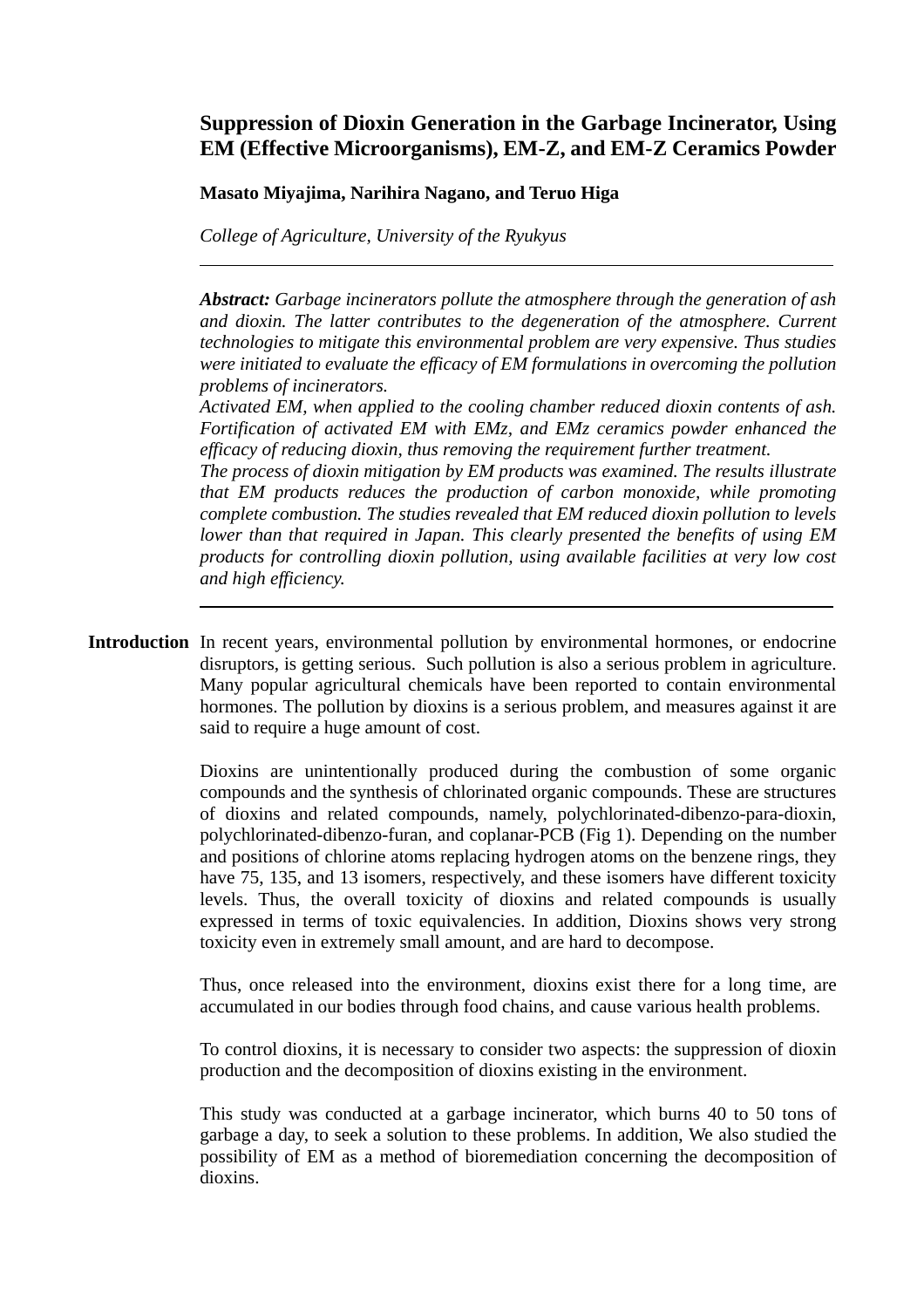

**Fig 1. Structural Formulae of Dioxins and Related Compounds** 



**Fig 2. Main Sources of Dioxin Production through Combustion in Trash Incinerators** 

Note: Cited from Journal of Combustion Society, 112, 25-34 (1998), written by M. Takeuchi

## **Materials The Suppression of Dioxins**

**and** 

**Methods** The main source of dioxin production through combustion is considered to be trash incinerators and the possible processes of dioxin production during the combustion of waste materials which produced in the furnace and in the processes of gas cooling and dust collection is shown in is shown in Fig 2. They are formed in an imperfect combustion range of 300 to 700 °C through the chlorination of dioxin precursors, such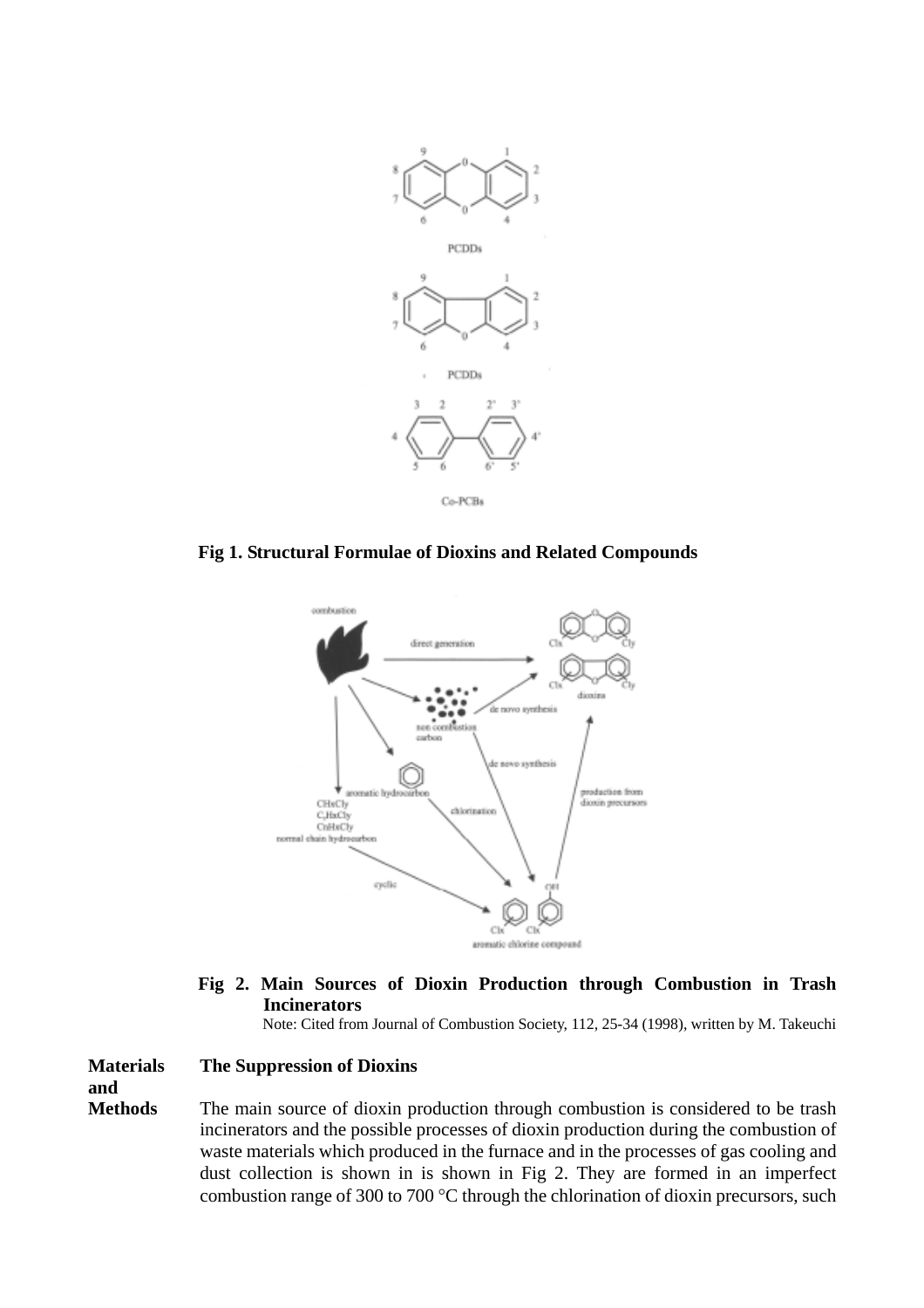as chlorinated phenol and chlorinated benzene, and through de novo synthesis by catalysis of metals such as copper and cobalt in the dust collector.

In addition, incinerators are operated in different operation methods. In the continuous operation, an incinerator is operated for 24 hours a day, and in the intermittent operation an incinerator is operated only for certain hours a day. In the intermittent incinerators, imperfect combustion tends to occur because of large temperature changes when the operation is started and ended, and thus they are said to produce more dioxins.

In this experiment, a slurry containing an extended EM (Effective Microorganisms) solution, EM-Z which is an extract of antioxidant substances produced by EM and EM-Z ceramics powder, which is made by mixing EM-Z in ceramics materials, was sprayed into the garbage pit, and an extended EM solution was mixed in the cooling water which was then injected into the gas cooling chamber (Fig 3). Fly ash and residual ash obtained from the incinerator were analyzed for their dioxin contents.

These are the treatments done at the Gushikawa incinerator (Table 1). The control is before EM was used, and the EM treatments were set for different places of injection, amounts, and their combinations. For sampling, fly ash was taken from the dust collector, and residual ash from the furnace during stable operation, when the combustion temperature was stable.



**Fig 3. Flow Diagram of the Gushikawa Municipal Incinerator**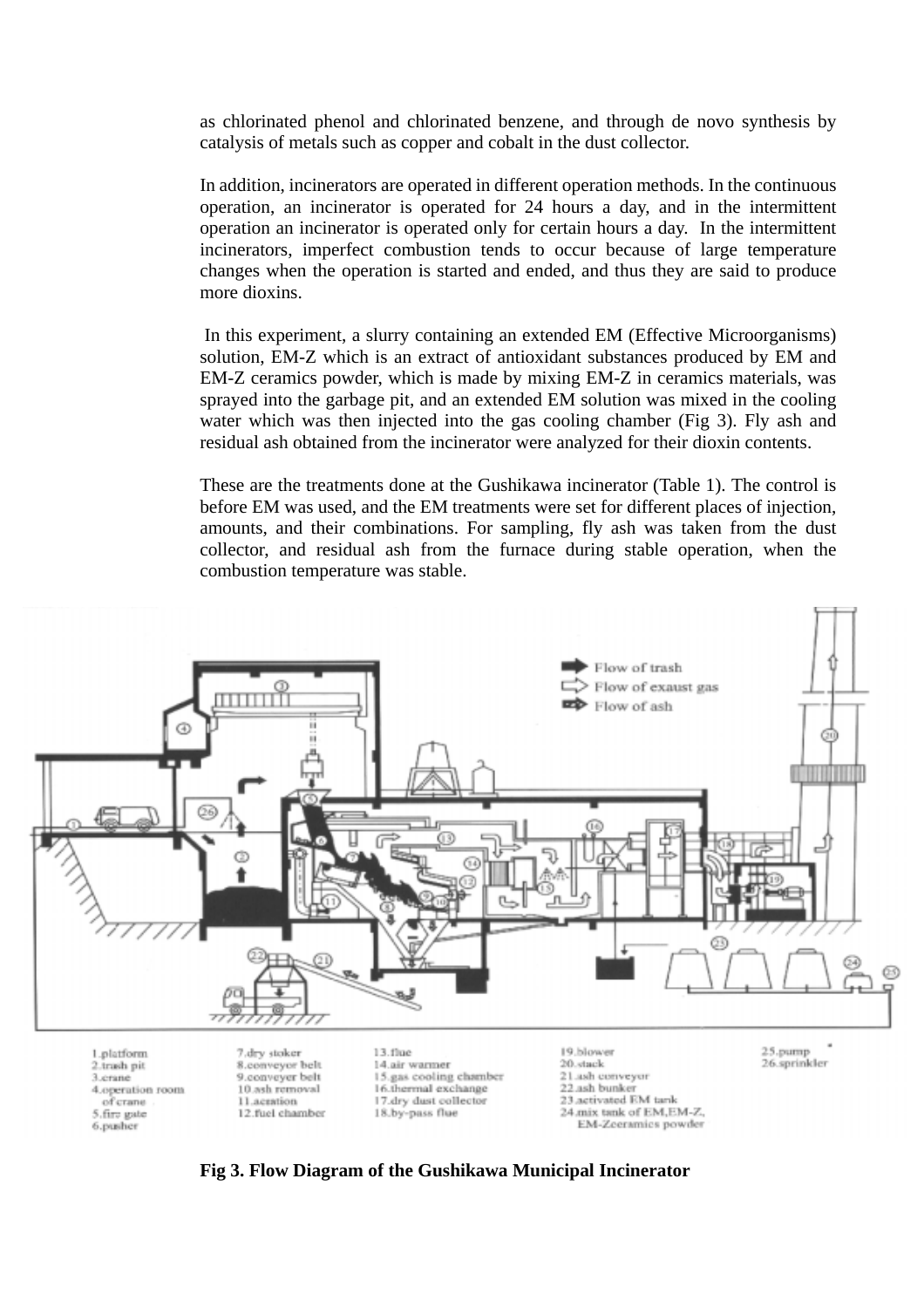|                   |                      | <b>Cooling Chamber</b>         | <b>Trash pit</b>                   |        |                    |
|-------------------|----------------------|--------------------------------|------------------------------------|--------|--------------------|
| <b>Treatments</b> | <b>Sampling Date</b> | <b>Extended EM<sup>z</sup></b> | <b>Extended</b><br>EM <sup>z</sup> | $EM-Z$ | $EM-Z$<br>ceramics |
| Control           | Jul.22,1998          |                                |                                    |        |                    |
| Treatment 1       | Jul.23,1998          | 0.26%                          |                                    |        |                    |
| Treatment 2       | Jul.30,1998          | 0.26%                          | 18/t                               |        |                    |
| Treatment 3       | Aug.3,1998           | $0.5\%$ <sup>y</sup>           | 18/t <sup>y</sup>                  |        |                    |
| Treatment 4       | Aug.4,1998           | $0.5\%$ <sup>y</sup>           | $18/t^y$                           | 25/t   | $1 \text{ kg}/t$   |
| Treatment 5       | Aug.13,1998          | $0.5\%$ <sup>y</sup>           | $30/t^{y}$                         |        | $0.25$ kg/t        |
| Treatment 6       | Aug.14,1998          | $0.5\%$ <sup>y</sup>           | $30/t^{y}$                         |        | $0.125$ kg/t       |
| Treatment 7       | Sep.4,1998           | $0.5\%$ y                      | $30/t^{y}$                         | 25/t   | $1 \text{ kg}/t$   |
| Z(0/1.1)          |                      |                                |                                    |        |                    |

**Table 1. Details of each Treatments** 

 $z$  (% dilution in water)

 $Y$  Addition of mineral salts as 1 % of substrate for EM extension

#### **The Decomposition of Dioxins**

We examined the possibility of EM as a method of bioremediation on dioxins.

Bioremediation is a method of recovering the environment using microorganisms, and is drawing attention in recent years. It has been reported that dioxins are decomposed by wood-decaying fungi. Wood-decaying fungi belong to the group of *Eumycota*, which also includes molds and mushrooms, and they are known to decompose lignin, a hard-to-decompose substance, in the soil. Other lignin-decomposing enzymes are lignin peroxidase, manganese peroxidase, and laccase. In the decomposition of dioxin by wood-decaying fungi, it is known that lignin peroxidase removes chlorine atoms on the benzene rings, which are the basic structure of dioxin, breaks the ring structure by oxygenation, and eventually decomposes dioxin into carbon dioxide. Therefore, we examined the possibility of dioxin decomposition by measuring the effect of EM treatment on the activity of lignin-decomposing enzymes.

- (1) We mixed Shimajiri subsoil with chopped and sterilized rice straw in vinyl pots in the laboratory. We then supplied EM bokashi and an extended EM solution to the plot of EM treatment and tap water to the control, and kept the pots at 28 °C. We measured the activity of lignin-decomposing enzymes of the control and the EM plots. The lignin-decomposing enzymes we measured are lignin peroxidase and laccase.
- (2) We also measured the population of fluorescent *Pseudomonases*. Fluorescent *Pseudomonases* are bacteria, and are known to decompose dioxins, like wood-rotting fungi.

We prepared in Wagner pots a soil polluted with dioxins by mixing Shimajiri subsoil and fly ash obtained from a trash incinerator. Next we set up 6 different plots: a control plot, which was supplied with tap water; two EM plots, which were supplied with activated EM solutions of different dilutions; an EM and EM bokashi plot, in which EM bokashi was mixed and an activated EM solution was supplied; an organic matter plot, in which bokashi materials were mixed without EM; and an EM-Z ceramics plot, in which EM-Z ceramics was mixed. Changes in the activity of lignin decomposition enzymes and the population of fluorescent *Pseudomonases* of the samples were measured.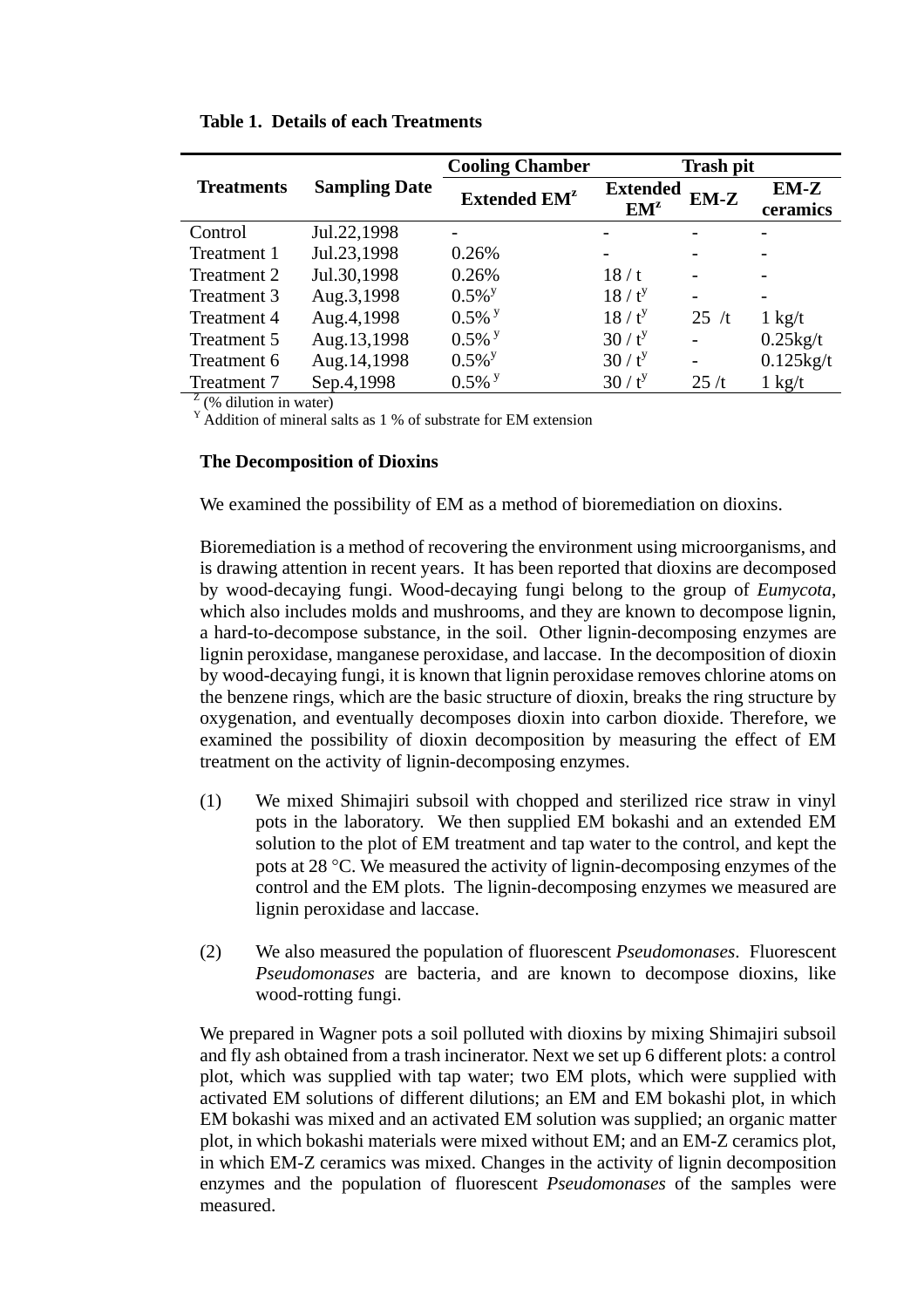## **Results The suppression of Dioxins**

The data of fly ash and residual ash is given in Table 2. For treatment 1, which is the treatment of only cooling water, the dioxin concentration of fly ash is reduced by about 73 percent, compared with the control, and the suppression rate is about 81 percent for treatment 2, which is the treatment of cooling water and the trash pit. The suppression rate increases further when EM-Z and EM-Z ceramics powder is also used. As for residual ash, the data is mixed, and there are higher values than the control for some treatments. For treatments 4 to 7, where ceramics powder is used, the dioxin concentration tends to decrease as the amount of ceramics powder increases.

| <b>Dioxin Concentration</b>   |                      |                  |                            |                  |  |
|-------------------------------|----------------------|------------------|----------------------------|------------------|--|
|                               | <b>Fly ash</b>       |                  | <b>Residual ash</b>        |                  |  |
| <b>Treatments</b>             | <b>Concentration</b> | <b>Reduction</b> | Concentration <sup>2</sup> | <b>Reduction</b> |  |
| Control                       | 75.5                 |                  | 0.0234                     |                  |  |
| T1                            | 20.5                 | 72.848           |                            |                  |  |
| T <sub>2</sub>                | 14                   | 81.457           | 0.5385                     | $-2201.3$        |  |
| T <sub>3</sub>                | 7.769                | 89.710           | 0.005                      | 74.632           |  |
| T4                            | 6.582                | 91.282           | 0.0055                     | 76.496           |  |
| T <sub>5</sub>                | 3.178                | 95.791           | 0.0915                     | $-291.03$        |  |
| T <sub>6</sub>                | 1.024                | 98.644           | 0.088                      | $-276.07$        |  |
| T7                            | 0.010                | 99.987           | 0.006                      | 74.539           |  |
| $Z_{\text{no}}$ TEO/ $\alpha$ |                      |                  |                            |                  |  |

## **Table 2. Reduction of Dioxins (PCDD/PCDF) Emission by EM Materials at the Gushikawa Municipal Waste Incinerator**

ng-TEQ/g

Note: T1, T2, etc.:Treatment1, Treatment2, etc.



**Fig 4. Reduction of Dioxins (PCDD/PCDF) Emission by EM Materials at the Gushikawa Municipal Waste Incinerator**  Note: T1 T2 etc.: Treatment 1, Treatment 2 etc.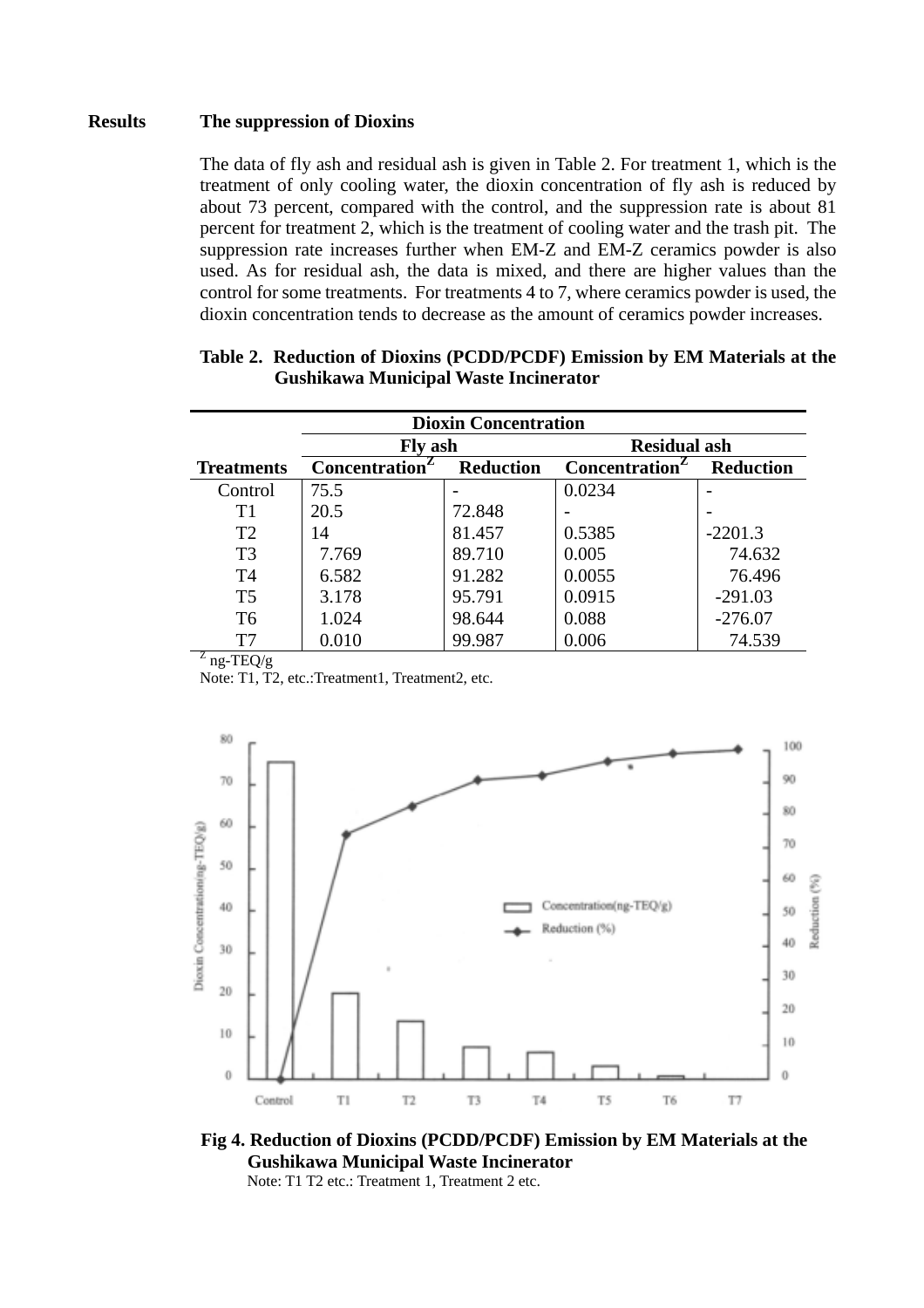Fig 4 shows the measured dioxin concentrations of fly ash of the Gushikawa incinerator. The toxicity equivalency and the suppression rate are plotted on the ordinate, and the treatments on the abscissa. The EM treatments shows high suppression rates of dioxins, and thus the EM materials are found to be effective in dioxin control.

#### **The Decomposition of Dioxins**

Fig 5 shows changes in the activity of lignin peroxidase. The EM plot shows a higher activity than the control, especially on the third day.

Fig 6 shows changes in the laccase activity. Again, the EM plot shows a higher activity.

Fig 7 shows the laccase activity in the soil after 2 months. The 0.2 percent EM and EM bokashi plot shows the highest laccase activity. The 2 percent EM plot is the second highest, and the 0.2 percent EM plot comes next.

Table 3 shows the population of fluorescent *Pseudomonases* in each plot. We could not measure the population in the 0.2 percent EM and EM bokashi plot because of contamination. Fluorescent *Pseudomonases* were observed only in the EM plots.



**Fig 5. Change in the Activity of Lignin Peroxidase Using EM**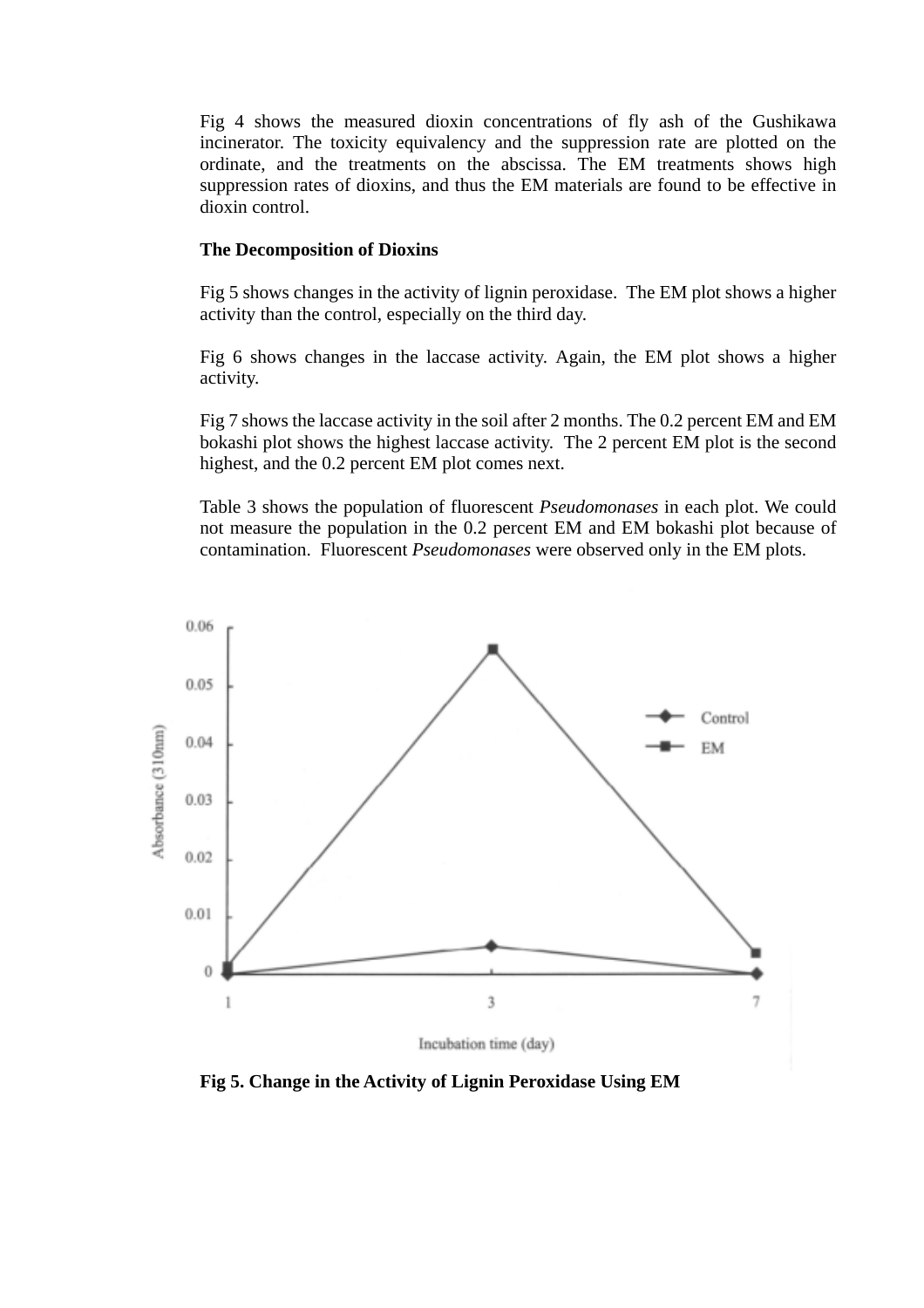

**Fig 6. Change in the Activity of Laccase Using EM** 





Note: EM 2%: Inoculated with 2% Extended EM, EM 0.2%: Inoculated with 0.2% Extended EM, EM and EM bokashi: Mixed the EM bokashi and inoculated with 0.2% Extended EM, Organic: Mixed the material of EM bokashi without EM, EM-Z Ceramics: Mixed the EM-Z Ceramics powder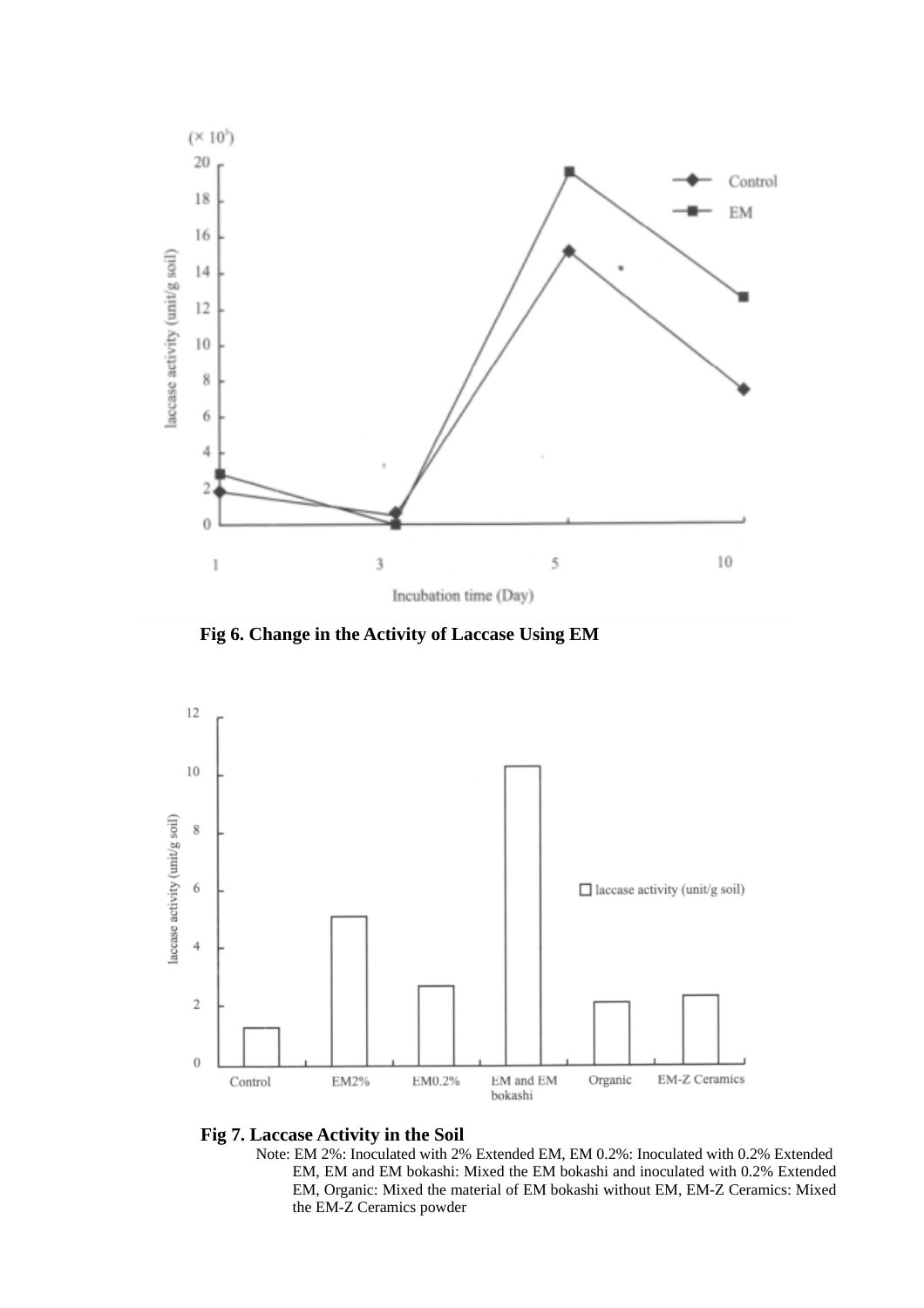| <b>Treatment</b>     | Fluorescent <i>Pseudomonases</i> sp.<br>$(X10^3)$ |
|----------------------|---------------------------------------------------|
| Control              |                                                   |
| <b>EM 2%</b>         | 1.826                                             |
| EM 0.2%              | 1.768                                             |
| EM and EM bokashi    | жZ                                                |
| Organic              |                                                   |
| <b>EM-Z Ceramics</b> |                                                   |

#### **Table 3. Population of Fluorescent** *Pseudomonases* **in each Plot**

 $Z$  This plot could not measure the population because of contamination

Note: EM 2%: Inoculated with 2% Extended EM, EM 0.2%: Inoculated with 0.2% Extended EM, EM and EM bokashi: Mixed the EM bokashi and inoculated with 0.2% Extended EM, Organic: Mixed the material of EM bokashi without EM, EM-Z Ceramics: Mixed the EM-Z Ceramics powder

**Conclusion** In this study, we examined the effect of EM; EM-Z, and EM-Z ceramics powder, in suppressing dioxin production at municipal trash incinerators, one of the largest source of dioxin production. We also studied the possibility of EM as a method of bioremediation concerning the decomposition of dioxins.

The following results were obtained:-

- The injection of extended EM alone into the gas cooling chamber and the garbage pit was highly effective in reducing the dioxin content of fly ash. Furthermore, using EM-Z and EM-Z ceramics powder in addition to extended EM, the dioxin content of fly ash was reduced by more than 99.9 percent, and that of residual ash by more than 74 percent. Their actual dioxin contents were 10 pg/g and 6 pg/g, respectively. These values indicate that they can be recycled without any further processing, such as melting and solidification.
- The suppression of dioxin generation by EM-Z and EM-Z ceramics was initially thought to be brought by the combining of chlorine with minerals contained in the EM materials, whereas dioxin generation was highly suppressed when only extended EM, which does not contain minerals, was used.
- As a result of EM application a rapid increase of the diversity of microorganisms in the soil was observed. This was accompanied by a marked increase in the population of fluorescent *Pseudomonas*, which promotes the decomposition of dioxins. Furthermore, it was confirmed that the activity of lignin decomposing enzymes (lignin peroxidase and laccase), which decompose dioxins, increased largely.
- The use of EM materials greatly improved sanitary conditions: a sharp reduction of foul odors and harmful insects, such as flies and cockroaches. It also had a secondary effect of preventing machine rusting and reduced machine failures, resulting in a large reduction of maintenance cost and labor.

The use of EM materials for dioxin control is a unique technology, which is totally different from the existing dioxin control technologies. We have found that this